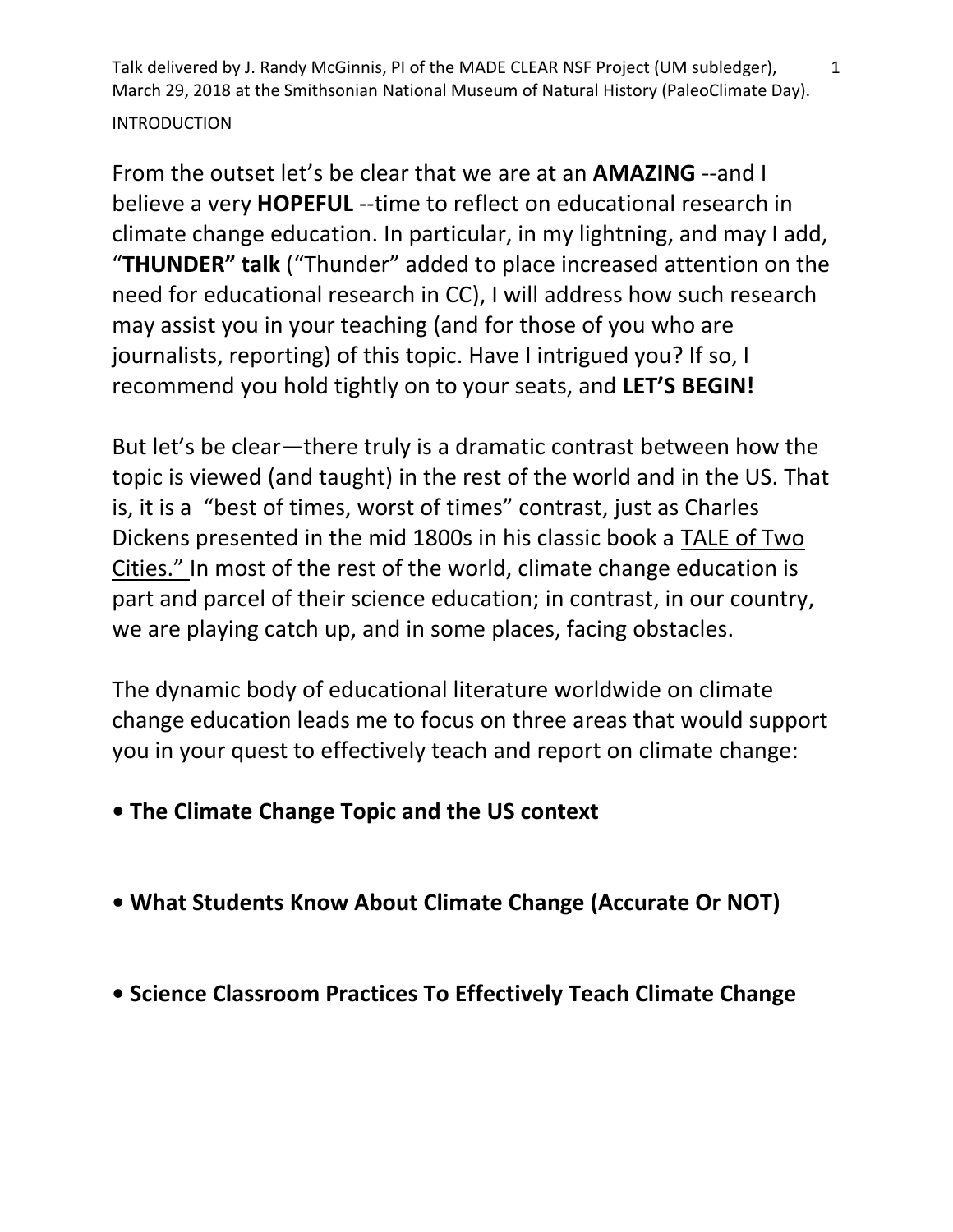### **I. The Climate Change Topic and the US Teaching Context**

#### CC is Complex

We all recognize that CC, consisting of multiple scientific, social, and political systems, presents some unique challenges and opportunities for us science educators to meaningfully assist our learners to apply science to everyday actions. Our current version of accelerated and human caused CC, is a phenomenon that is complex in nature and worldwide in its scope. Because of it's negative impacts on life as we know it, it calls on us to take actions to improve the present situation. Specifically, actions are needed personally, locally, and globally to mitigate and adapt as we can to existing and forecast impacts of it.

Environmental education research has long promoted the notion that the primary reason someone may not take actions to improve the environment is that the person is ill informed or ignorant. However, more contemporary research in this area has found that (predictably!) a more complex set of factors apply than originally thought. While knowledge is *necessary* for individuals and societies to take action to protect the environment, such knowledge may be *insufficient to prompt* such action. Other factors, such as beliefs and attitudes apply. Learners ask, "How can my actions (or my society's) make a meaningful difference?" "Is it my (or my society's) responsibility to take action in this matter?"

### Our US Context

Here is a notable finding from research for you to consider: In the US, a seminal study in 2016 in the journal Science "Climate confusion among US teachers of science" by Plutzer and his colleagues reported survey findings from a relatively large sample of teachers of science (MS and HS combined), N=1500. Only **7 out of 10 science** teachers taught it, and, on average, for **less than one hour PER YEAR**. Many teachers do not know that 97% of climate scientists are in agreement regarding the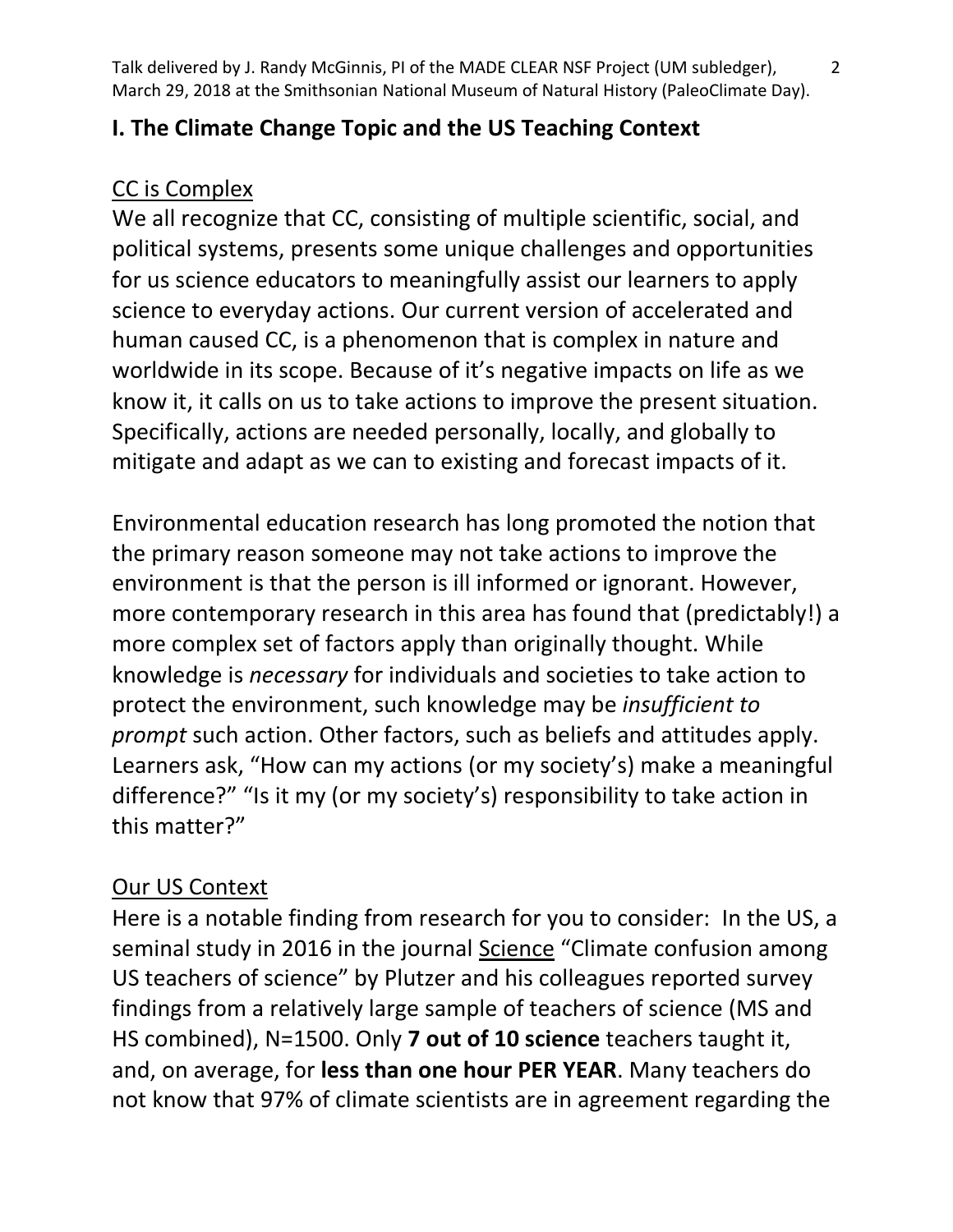science of climate change. Internationally, the teaching community shows no such significant confusion.

While the topic is admittedly complex and therefore challenging conceptually as well as politically, the good news is that the latest version of science standards for K-12 in our country (the Next Generation Science Standards, NGSS) include climate change as a coherent topic to be taught over many years, with a focus on middle and secondary school science. MD and the District of Columbia have adopted the NGSS, thus the standards offer teachers in those areas support for climate change education. Other states that draw from the NGSS in developing their own science standards also benefit.

So, to summarize, comparing CC education in the USA with most of the rest of the world (with a few exceptions including New Zealand), it is one of two cities --or situations (ours, a bit unresolved; the remainder of the world's resolved or not facing significant obstacles). And comparing within the USA context only, it is one of two cities --or situations, one in which teachers are beginning to teach it with a coherent and scientifically informed curriculum and one in which it is not being taught or if so, ineffectively.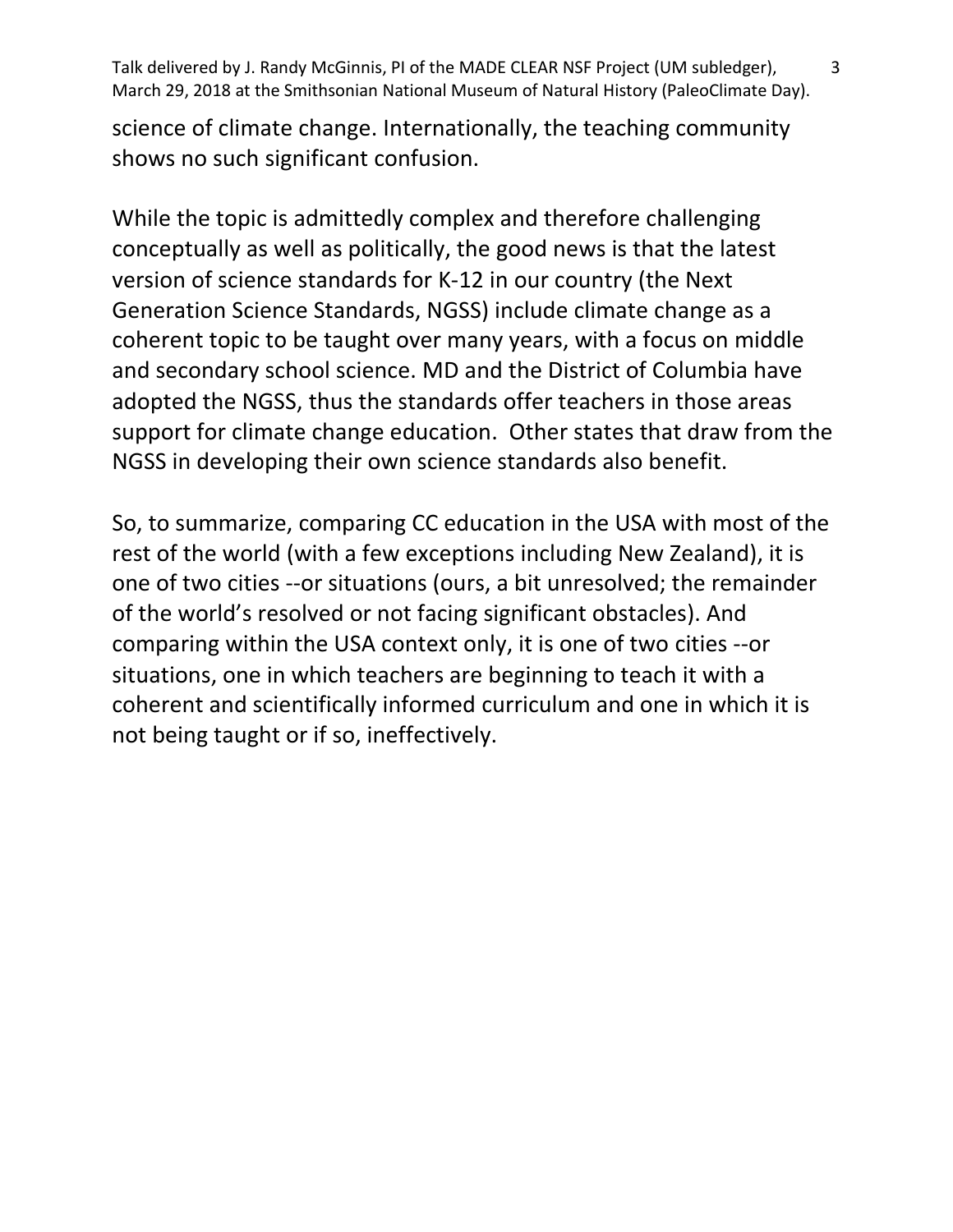# **2. What Students Inaccurately "Know" and Do NOT about Climate Change**

Here are the main research findings up-to-date about what students do not know and do know accurately about climate change:

Inaccurate (alternative conceptions):

1.Many learners confuse weather and climate,

2. Some conflate the greenhouse effect and ozone depletion

3. Some think recycling will significantly mitigate CC., and

4. (a finding from my research team) About 20% of learners think projections made by scientists are uncertain because they believe they are only opinions.

### Accurate:

- 1. Recognize that fossil fuels are increasing the amount of  $CO<sub>2</sub>$ ;
- 2. Are generally aware that the atmosphere functions to hold heat energy to warm the Earth.
- 3. Attribute recent increase in global temperatures to human-generated emissions

4. In my research team's study of student thinking about climate change, students had the most accurate ideas to communicate regarding climate change consequences.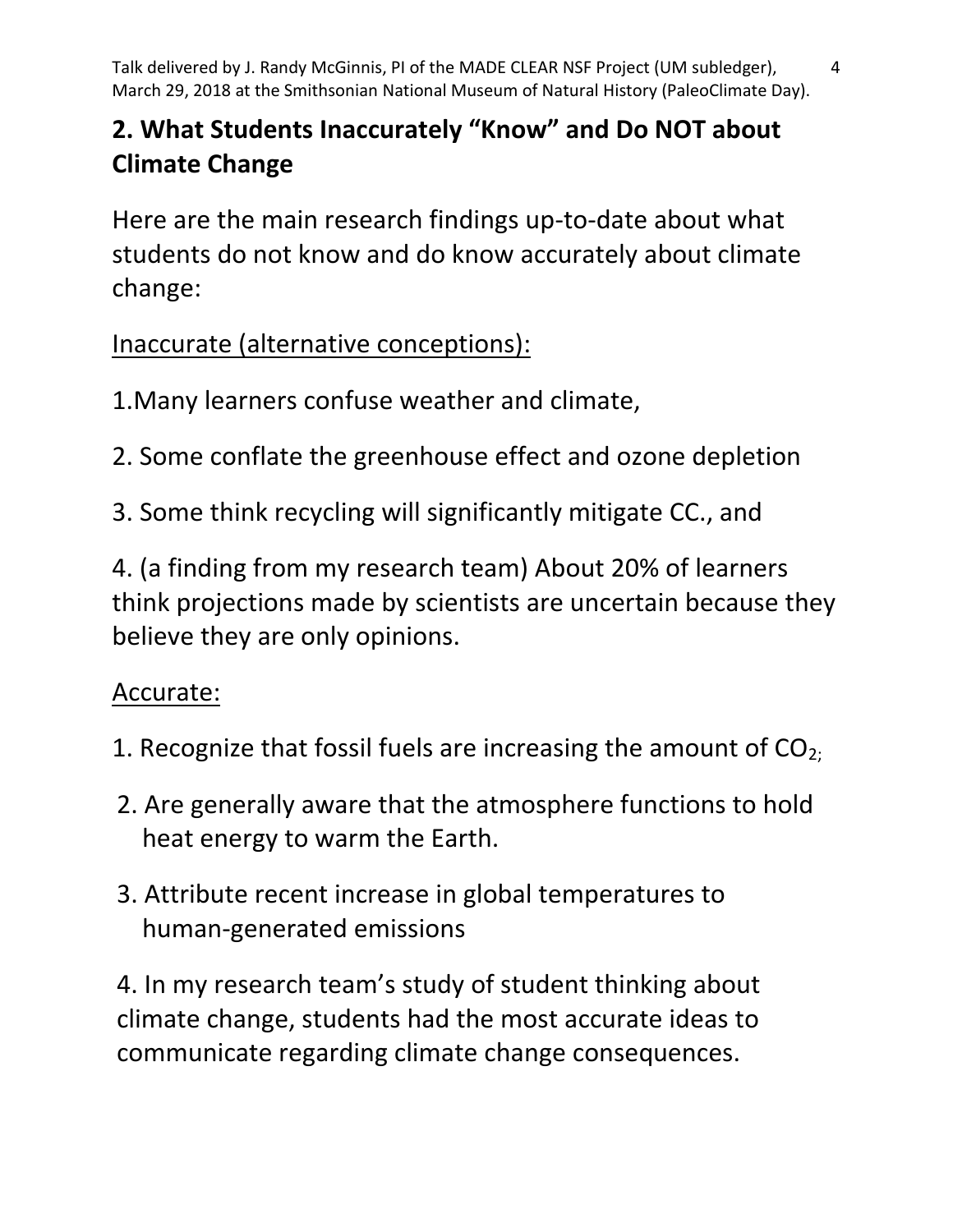## **3. Ideas About Science Classroom Practices To Effectively Teach Climate Change**

First, a cautionary note: Educational research has suggested that much care in particular is required to address the cc topic. Avoid evoking learners' fearful emotions that have been observed immobilize them. Instead, promote an emotional connection within cc education that will prompt learners to want to do something about it. Therefore, "doom and gloom" has no place in a "futures perspective" and "solution based" climate change education in which learners reflect on what type of environmental future they want to have and what actions need to be taken individually and socially for that to be achieved.

I will now address three topics applicable to the classroom: Context, Teachers' motivation, and classroom practices.

*Context.* Given the complexity of the science of change change, how much of what is known about it is necessary to educate a learner about it to prepare them to become reasonably scientifically literate AND to prompt action? Emerging education research (including by my research team) suggest that knowledge about the role of human activities in causing observable impacts of climate change is a necessary minimum. Impacts include extreme weather, sea level rise, enhanced urban heat island effect, and human health. In addition, knowledge is needed on what mitigation actions are recommended and what ways exist, to the extent they our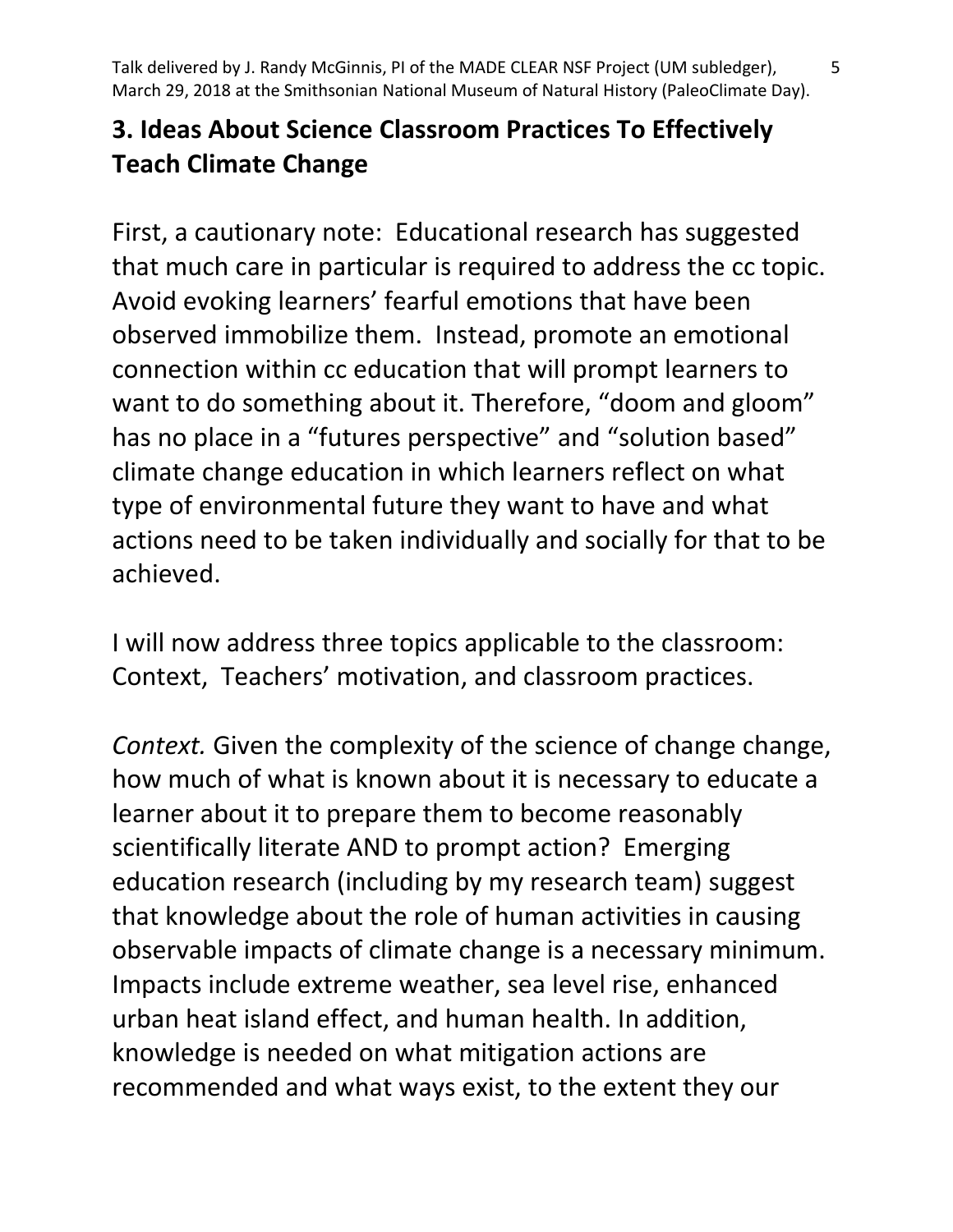efforts fail to mitigate CC, to adapt. Degrees of uncertainty exist on these important matters that we should engage learners in reasoned debate in our classrooms and beyond not, however, on if CC exists, since that is established science.

*Teachers' Motivation.* For those teachers who do teach CC in the USA what motivates them to do so? A recent 2017 exploratory study of middle school science teachers identified these motivations:

• A "can do" attitude based on a belief that CC was a powerful topic to teach science authentically and in a multidisciplinary manner;

• A deepness of knowledge (about science) from learning experiences (including Professional Development from informal science education entities such as the National Museum of Natural History);

• An openness to share a personal value for environmental stewardship.

*Classroom practices.* Main take-a-ways from the bulk of research findings on climate change education are:

1. Present it from a scientific perspective in which there is a consensus for its occurrence and causes .

2. Focus on learners engaging with scientific data (learner collected and data from established and vetted databases) in a reasoned and logical way to make sense of the data and to understand the interpretations of such data made by scientists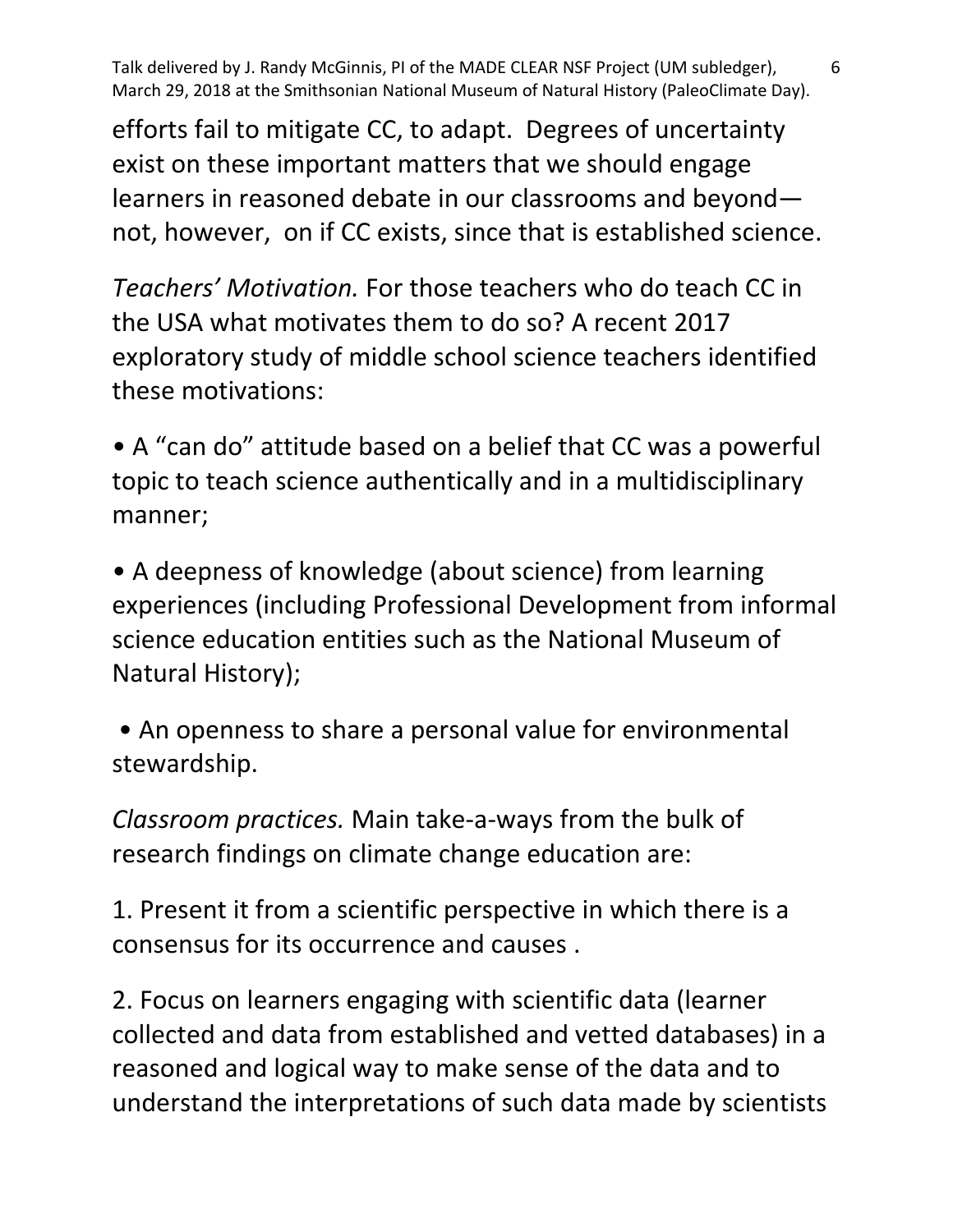## 3. Focus on identifying local and global consequences of CC.

The benefits of teaching CC in this way include:

1. Increased student motivation;

2. Development of analytical and rationale thinking ; and,

3. Improvement in the ability to construct arguments from evidence.

And to give you a heads up, a new area is being investigated for preparing teachers of science to teach climate change, led by my research team at UMD, to approach the teaching of climate change through a computational mindset with a systems thinking focus. As they say, **stay tuned!**